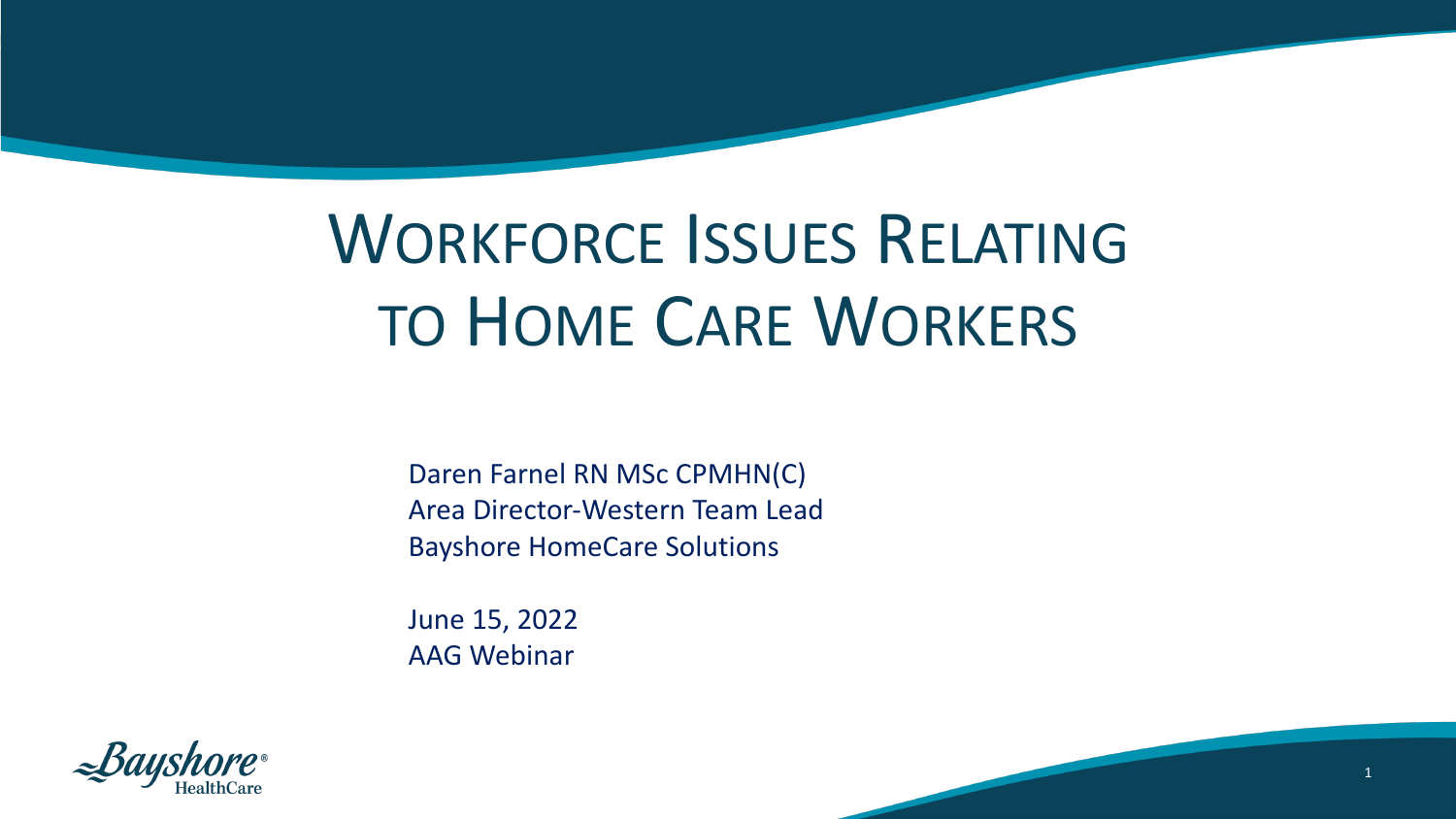## COVID IS NOT THE ONLY ISSUE – BUT IT SURE DIDN'T HELP…

- § AHS REDUCED HOME CARE AUTHORIZATIONS BY 45-48% STARTING ON MARCH 13, 2020
	- **ESSENTIAL CARE ESTABLISHED TO FREE CAPACITY** 
		- THEORETICALLY A SOUND MOVE PRACTICALLY, A HOME CARE DISASTER
	- **MASS EXODUS FROM HOME CARE OF HCA'S TO OTHER SECTORS WITHIN CONTINUING CARE**
- NO NEW HCA COHORT FROM COLLEGES (HC IS AN ENTRY LEVEL EMPLOYER)
- § NO MATCHING \$2/HR COVID STIPEND FOR HC WORKERS (DIDN'T RECEIVE UNTIL SEPT. 2021)
- SINGLE SITE RESTRICTIONS COMPOUNDED THE ISSUES (EVEN THOUGH REGULAR HC WAS NEVER INCLUDED IN ORDERS)
- FAMILIES FORCED TO TAKE UP THE SLACK IN THE HC SYSTEM (SOME ABLE DUE TO NOW BEING AT HOME BUT MANY NOT ABLE)



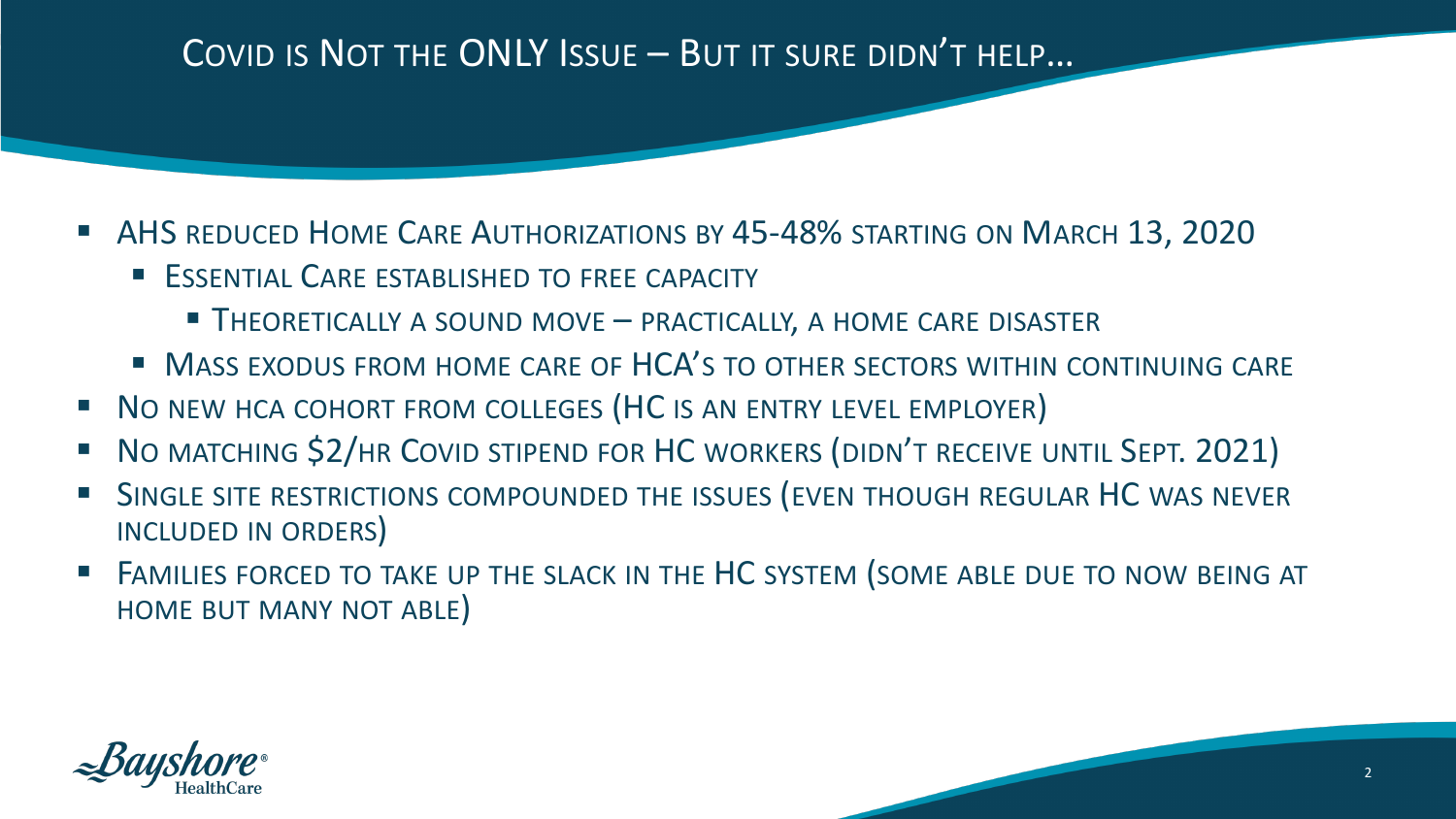## POST-COVID WORLD IN AB HOME CARE

- HC AUTHORIZATIONS AND WORKFLOW STILL REMAIN BELOW PRE-COVID LEVELS IN MANY AREAS (SEVERAL FACTORS – REPOSITIONING, FEAR, INFORMAL CAREGIVERS)
- 20% OF DEPARTED HC STAFF STAYED IN NEW JOBS OR LEFT THE PROFESSION (BHCS PROVINCIAL DATA)
- **NO APPRECIABLE UPLIFTS HAVE BEEN GRANTED TO REBALANCE THE SL/LTC VS HC GAP** (\$4-5/HR)
- HC WORKLIFE HAS NOT IMPROVED (SPLIT SHIFTS, GAPS, UNPREDICTABLE SCHEDULES)